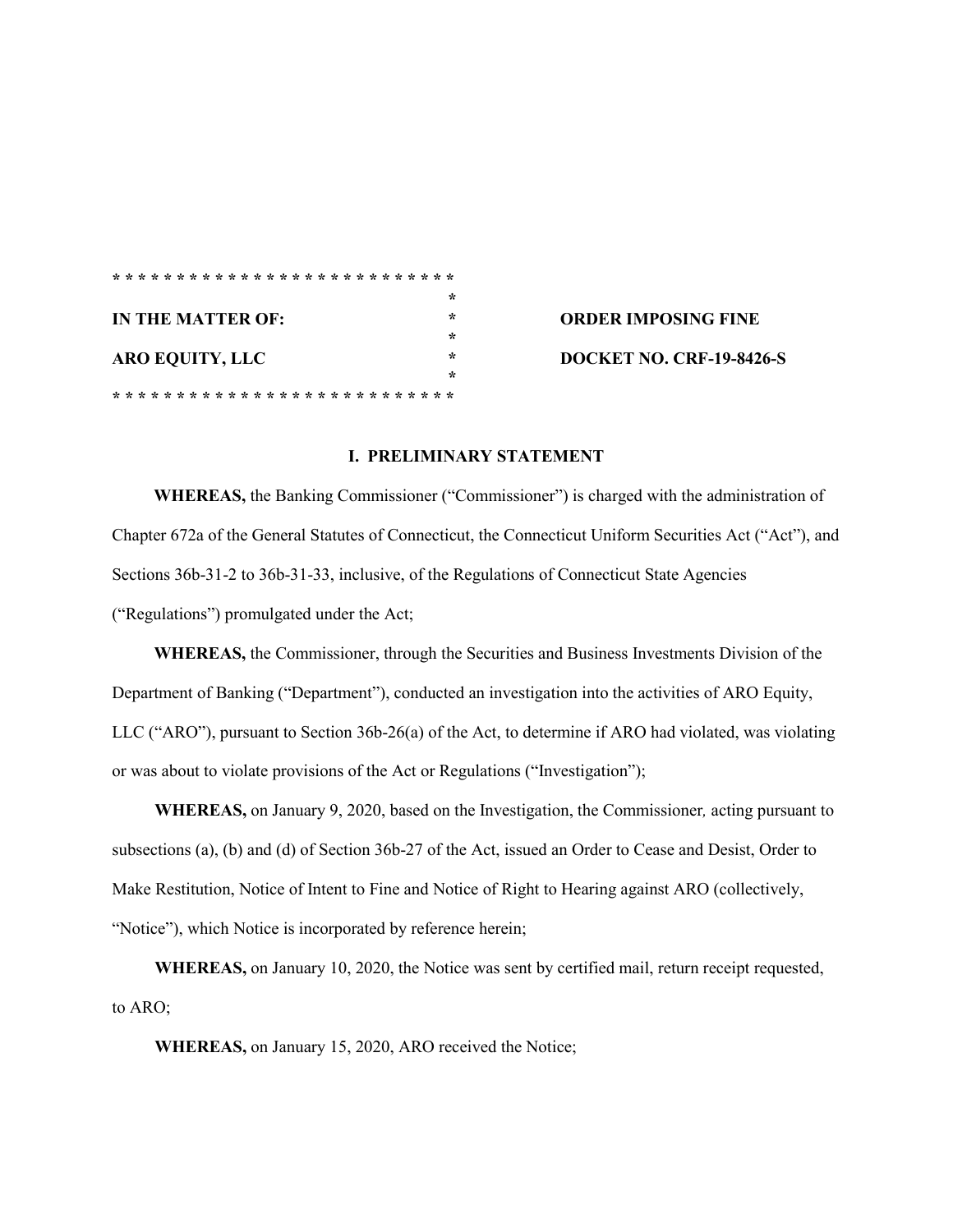**WHEREAS,** ARO has failed to request a hearing on the allegations set forth in the Notice within

14 days of the date of its receipt;

**WHEREAS,** on April 17, 2020, a Certification was issued rendering the Order to Cease and Desist and Order to Make Restitution permanent as of January 30, 2020, which Certification is incorporated by reference herein;

**WHEREAS,** Section 36a-1-31(a) of the Regulations provides, in pertinent part, that:

When a party fails to request a hearing within the time specified in the notice, the allegations against the party may be deemed admitted. Without further proceedings or notice to the party, the commissioner shall issue a final decision in accordance with section 4-180 of the Connecticut General Statutes and section 36a-1-52 of the Regulations of Connecticut State Agencies, provided the commissioner may, if deemed necessary, receive evidence from the department, as part of the record, concerning the appropriateness of the amount of any . . . fine [or] restitution . . . sought in the notice.

**WHEREAS,** Section 36b-31(a) of the Act provides, in pertinent part, that "[t]he commissioner may from time to time make . . . such . . . orders as are necessary to carry out the provisions of sections 36b-2 to 36b-34, inclusive";

**AND WHEREAS,** Section 36b-31(b) of the Act provides, in pertinent part, that "[n]o . . . order may be made . . . unless the commissioner finds that the action is necessary or appropriate in the public interest or for the protection of investors and consistent with the purposes fairly intended by the policy and provisions of sections 36b-2 to 36b-34, inclusive."

## **II. FINDINGS OF FACT AND CONCLUSIONS OF LAW**

1. The Commissioner finds that the facts as set forth in paragraphs 7 through 82, inclusive, of the Notice, shall constitute findings of fact within the meaning of Section 4-180(c) of the General Statutes of Connecticut and Section 36a-1-52 of the Regulations, and that the Statutory and Regulatory Basis for Order to Cease and Desist, Order to Make Restitution and Order Imposing Fine set forth in paragraphs 83 through 93, inclusive, of the Notice shall constitute conclusions of law within the meaning of Section 4-180(c) of the General Statutes of Connecticut and Section 36a-1-52 of the Regulations.